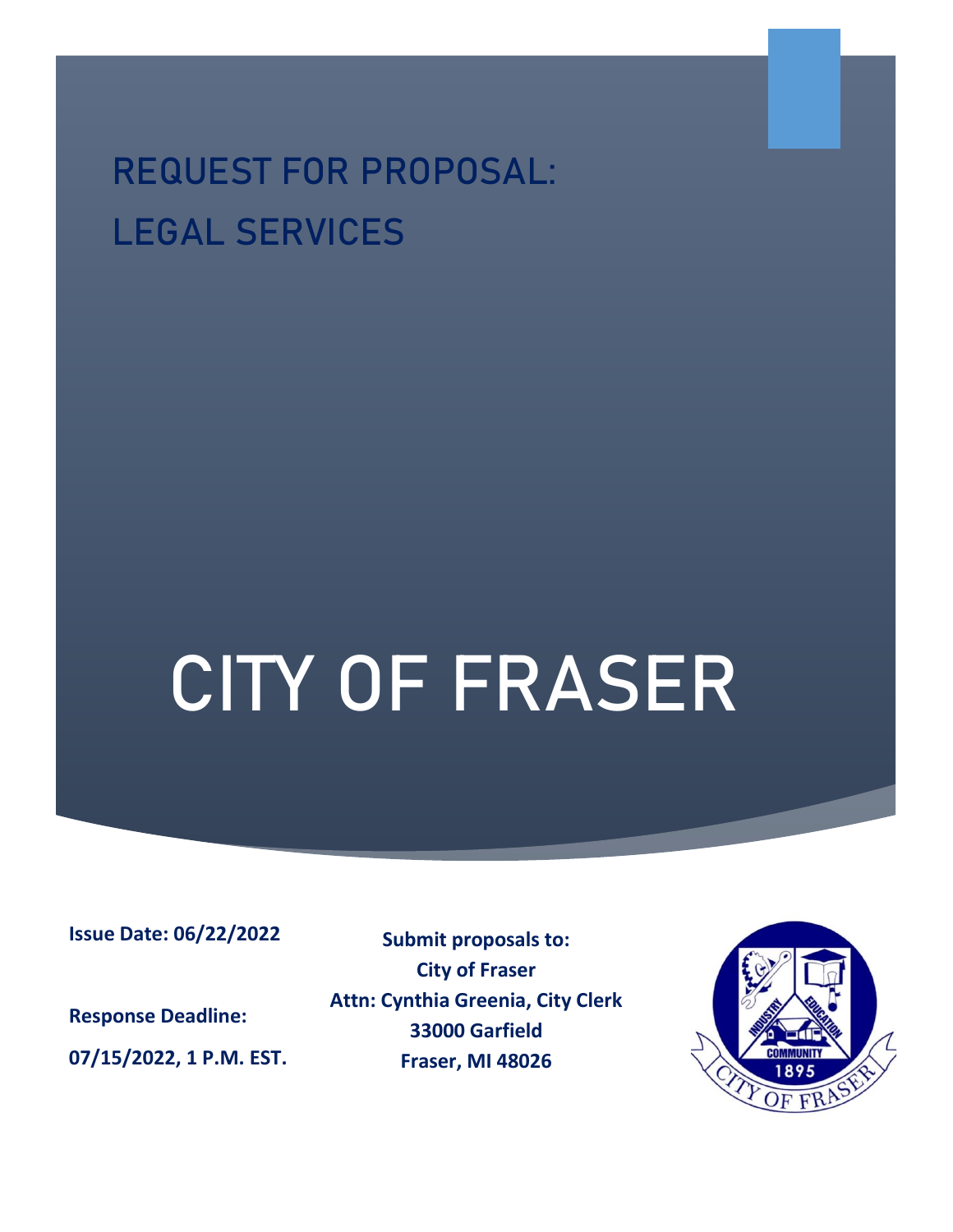# **Table of Contents**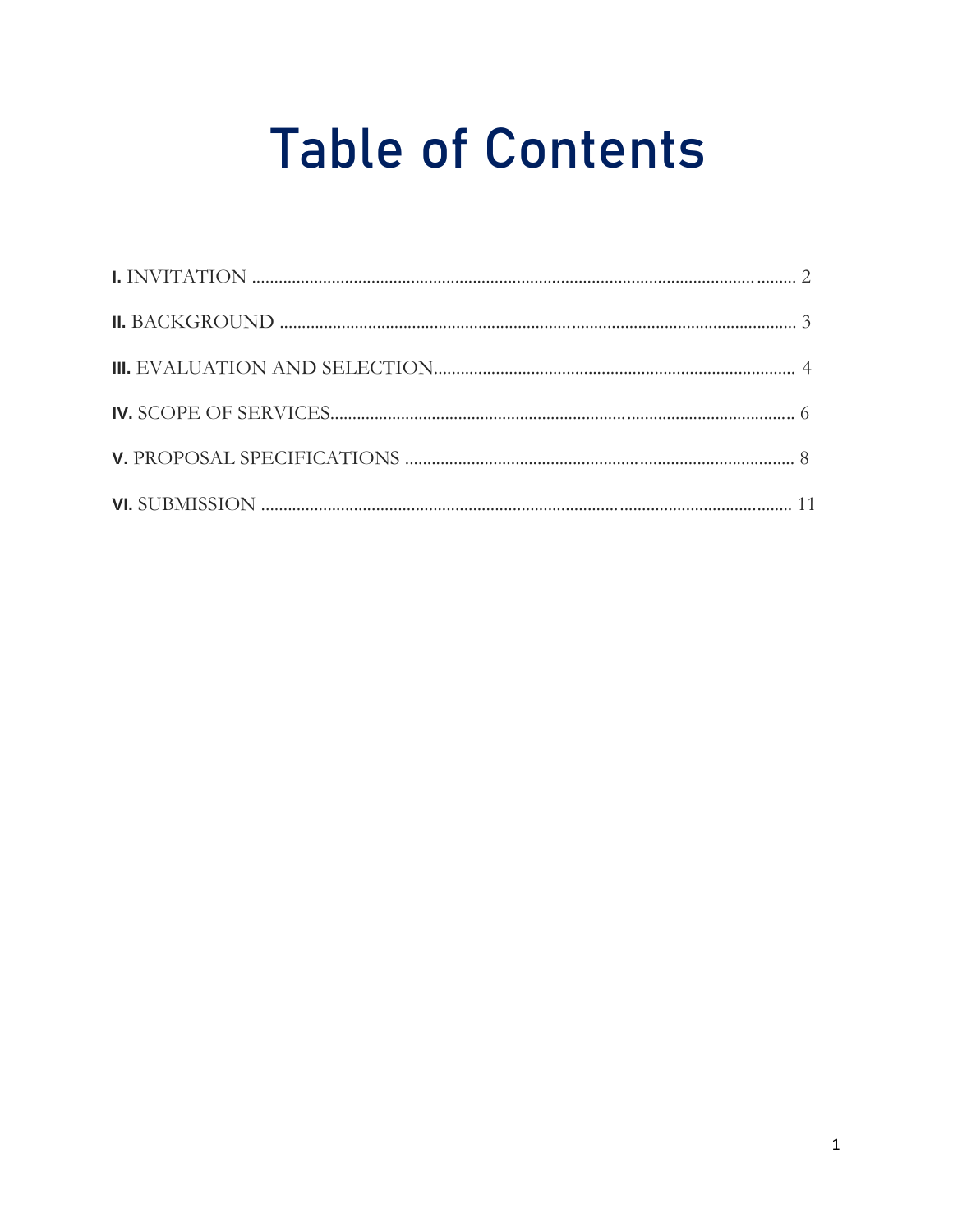# **INVITATION**

The City Council has determined that it wishes to seek a Request for Proposal for Legal Services- General and/or Labor Counsel. **Interested parties may submit proposals for one or both areas of service.** Proposals for Legal Services consistent with the outline and request for information contained herein.

#### **Proposals must be submitted to: Cynthia Greenia, City Clerk on or before 1:00 P.M. EST on the 15th day of July, 2022.**

The City Council will be provided copies of all submittals. A committee consisting of the City Manager, Assistant City Manager, and two Council Members. The committee will review all submittals in response to the Request for Proposals for Legal Services. The committee shall meet to review and/or discuss said submittals. They will select a minimum of three (3) firms to present to the City Council for their consideration. The City Council will receive public presentations from qualified firms after the committee has completed initial evaluations. Within 21 days of completing the evaluation, the City Council will select the most qualified and appropriate firm to provide legal services.

The City shall not be obligated to accept the lowest price proposal but will make an award to the firm it believes is in the best interest of the City after all factors have been evaluated. Selection of the City's Counsel will be made by a majority vote of the Council. The City of Fraser reserves the right to reject any or all proposals, waive technicalities, and make the award which is in the best interest of the City.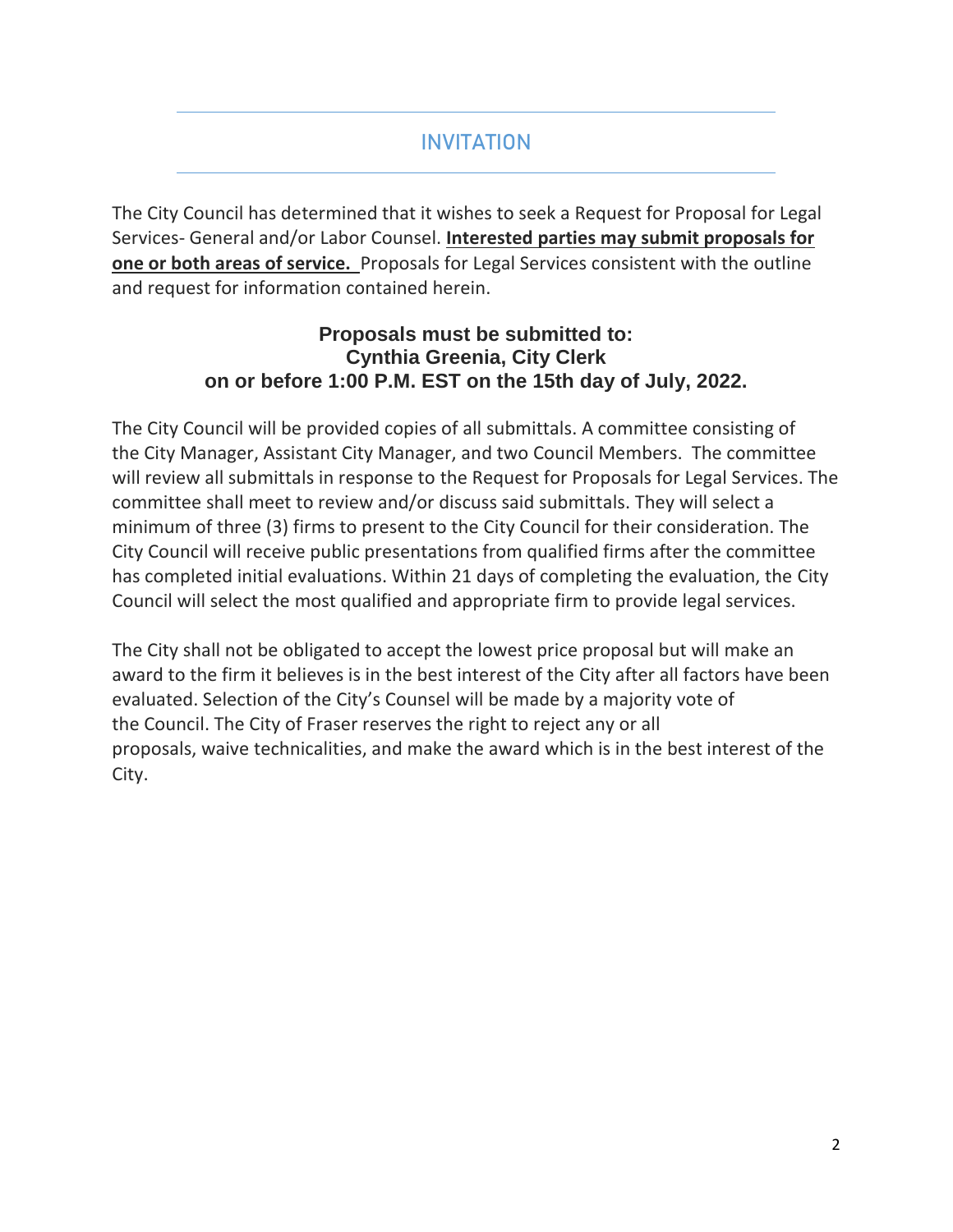# BACKGROUND

**Population (2020 Census):** 14,726 **Area:** 11.2 Square Miles **No. of Households:** 6,105

The Village of Fraser was incorporated by an act of the state legislature in 1894. The city was named for a lawyer from Detroit named Alexander J. Frazer. The City of Fraser was established by home rule charter November 7, 1956, and adopted by the electors on December 26, 1956.

Fraser is a historic community. The City provides a large range of municipal services, including administration and finance, public safety, parks and recreation, public works and maintenance, planning and community development.

The City has a seven (7) member council including the Mayor, as well as a City Manager who is responsible for day-to-day functions.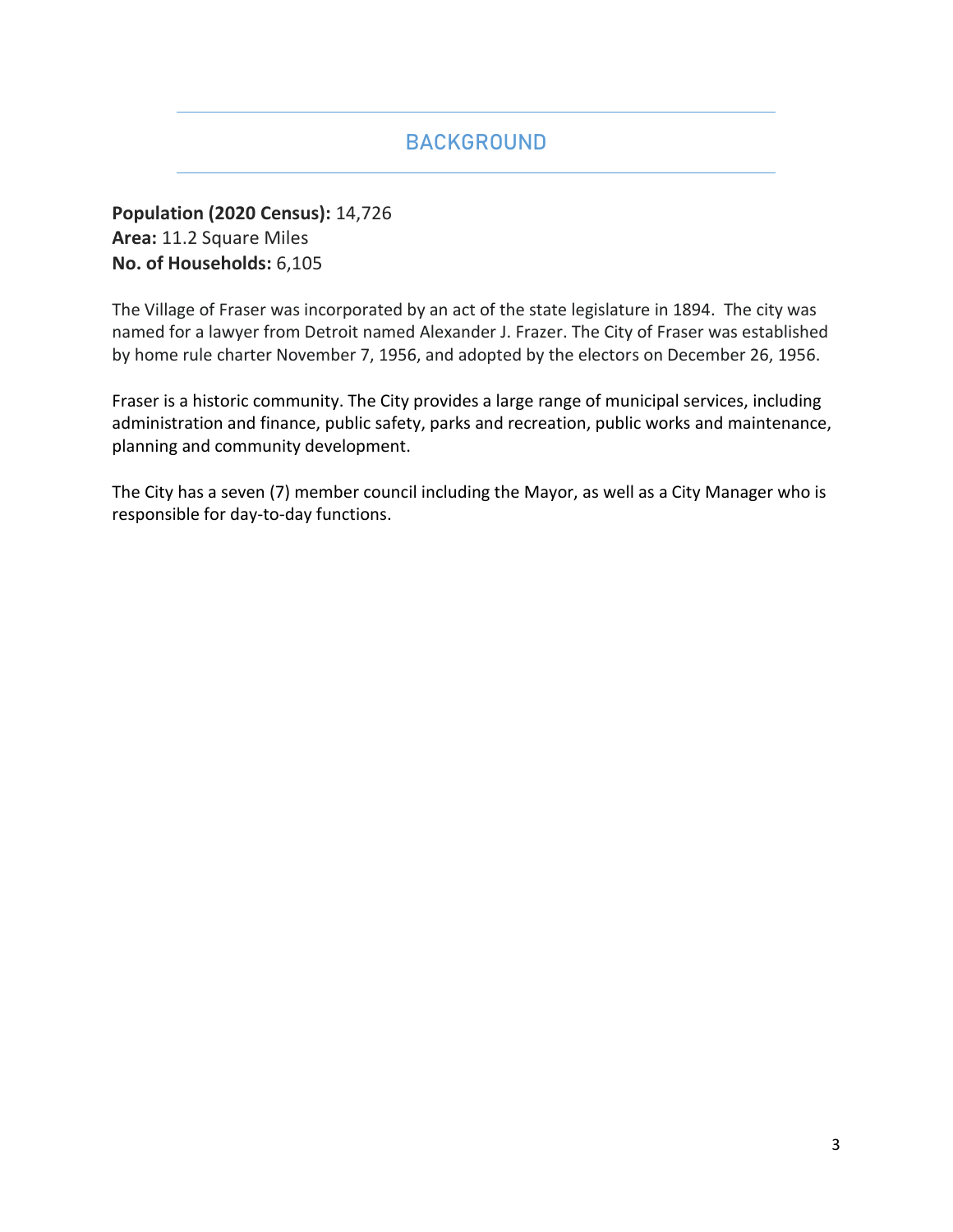# EVALUATION AND SELECTION

#### **Evaluation Process**

The City reserves the right to award the contract to the proposal that best meets the needs and interest of the City. The following steps are anticipated:

1.) Receipt of all proposals. Review of all proposals and confirmation of minimum qualifications.

2.) City Committee scoring of written proposals. The committee shall consist of the City Manager, Assistant City Manager, and two Council Members

- 3.) Initial reference and information checks
- 4.) Presentation to the City Council by finalists
- 5.) Notify firm(s) of selection

#### **Scoring and Evaluation of Written Proposal**

Written proposals will be scored as follows. Those respondents that receive the highest scores and also achieve successful reference and information checks will be invited to interview: **Points will be awarded per year of experience up to 10 years.**

Municipal law experience of proposed designated attorney that will service the City.

**City Government Legal Experience- 20 points per year (max 200 pts) Municipal Government Legal Experience- 15 points per year (max 150 pts)**

Depth and stability of firm or practice.

**City Government Legal Experience- 10 points per year (max 100 pts) Municipal Government Legal Experience- 8 points per year (max 80 pts)**

Attorney(s) knowledge of special municipal legal issues

**Specific experience in City government legal issues – 10 points per year (max 100 pts)**

**Specific experience in Municipal legal issues – 5 points per year (max 50 pts)**

**Other considerations will be cost, accessibility, and responsiveness of both City Attorney and assisting attorney(s) and overall presentation.**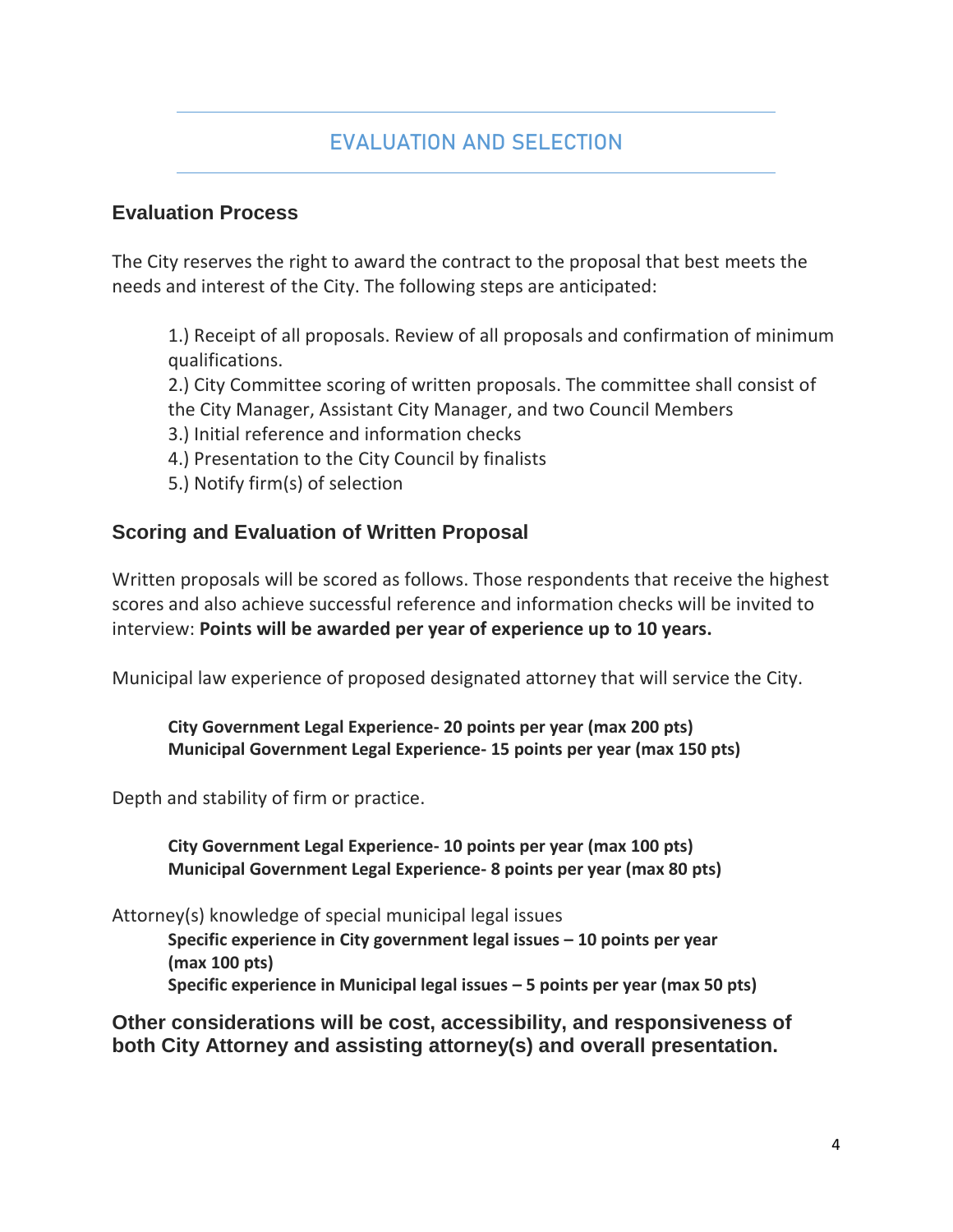#### **Minimum Qualifications for City Attorney**

Successful candidates for City General and/or Labor Counsel shall, at a minimum, possess the following qualifications:

1.) Possess a Juris Doctorate degree from an American Bar Association accredited college or university.

2.) Possess a valid license to practice law within the State of Michigan.

3.) Possess considerable knowledge and experience in municipal law and municipal legal issues.

4.) Possess considerable knowledge and experience in City governance.

5.) Possess considerable knowledge and experience in contract law.

6.) Possess considerable litigation and jury trial experience.

7.) Must disclose any conflicts of interest to their accepting an award of the contract and if a conflict of interest exists the manner in which said conflict of interest would be rectified, if said contract is awarded to the law firm.

8.) All members of the firm(s) must be in good standing with the State Bar of Michigan and free of complaints with the Attorney Disciplinary Board.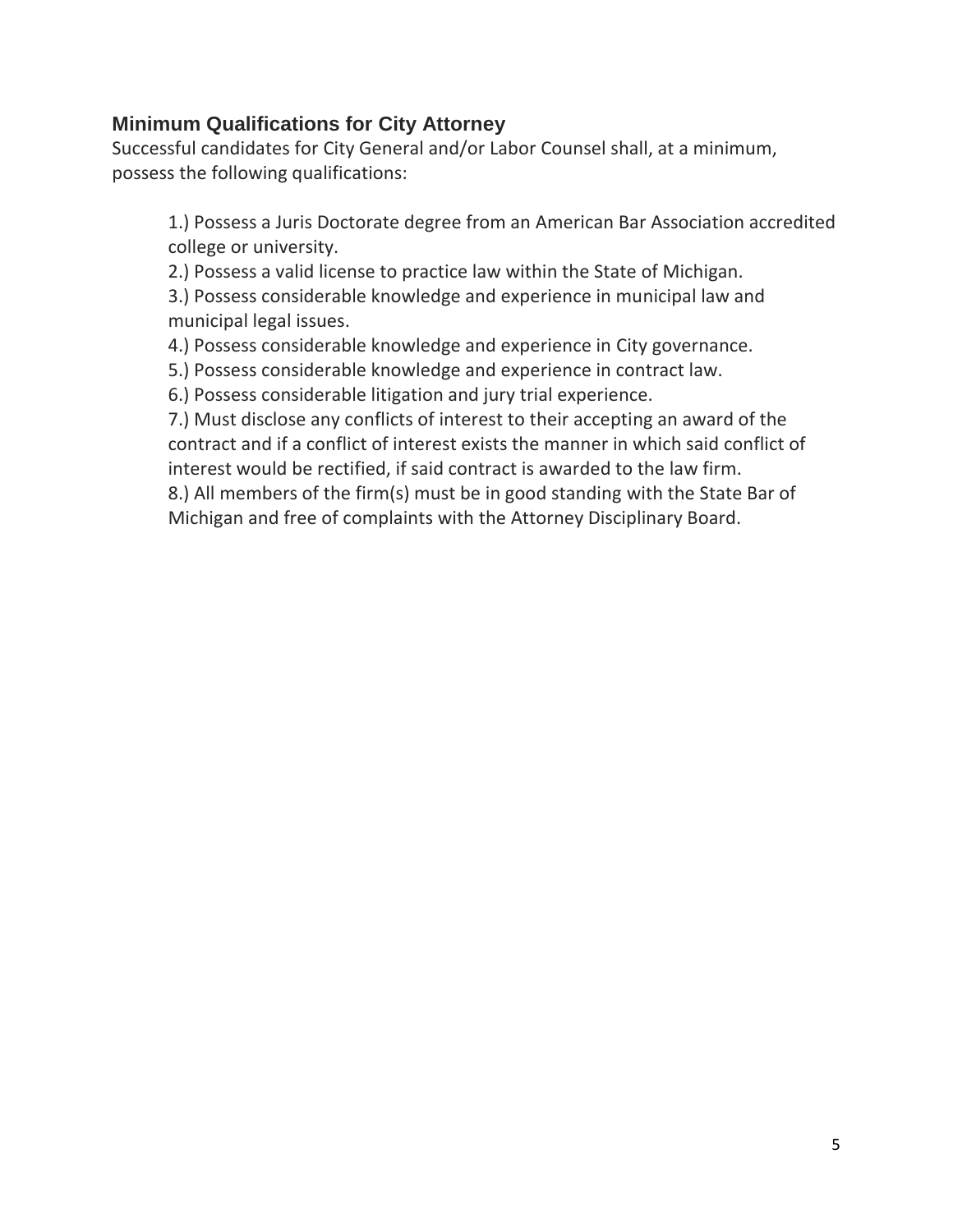### **SCOPE OF SERVICES**

The City of Fraser is seeking a qualified, experienced law firm(s) to provide legal services in the following area of both General and/or Labor Counsel. **REMINDER Interested parties may submit proposals for one or both areas of service:**

#### **General Counsel**

• General Government business consultation with any member of the City Council, City Manager, Department Directors, City Consultants;

• At the direction of any member of the City Council or the City Manager, attend regular and/or special City meetings, study sessions, and various boards, departments, and commissions.

• Interpretation of the Home Rule City Act, preparation, revision, and/or review of resolutions and ordinances. Said duties include review, prepare, and/or revise ordinances; review, arrange, or prepare required notices; review and prepare all documents for the purchase and sale of real and personal property. Interpret related public acts, tax assessing, and/or tax implications of the same;

- Prepare and/or review contracts for professional service agreements and any other contracts entered into on behalf of the City as requested;
- Represent the City in all matters to environmental regulation,

intergovernmental relationships, zoning and development issues, and all other matters related to proposed developments before the City Council and/or any other Board, Committee, and/or Commission of the City;

• Prepare, review, and otherwise consult the City regarding all issues regarding

bonds, annuities, election law, and financial matters of the Township;

• Other duties include: review and prepare resolutions for special assessments; advise in matters of the various Boards, Committees, and Commissions

The firm contracted to act as City Attorney will attend Council meetings as requested. Must be readily available by phone, fax, and email. Timeliness of response and accessibility to the City Attorney is an important aspect of the service. Accessibility and responsiveness for the proposed designated City Attorney is of greatest importance, although these elements will also be considered in relation to assistant attorney(s) as well. Accessibility includes the ability to be generally available to attend meetings in person on short notice and the ability to be reached promptly by telephone.

In your proposal identify the accessibility of the proposed designated City General Counsel and the response time that the individual offers to the City. Specifically identify the lead-time required for attending scheduled or ad hoc meetings. Identify how quickly the City General Counsel can arrive in person to attend an unscheduled, urgent meeting. Identify the same for any assisting attorneys.

The City does not offer space for office in a City location. Assistance may be provided in certain ways to promote efficient coordination among offices such as mail delivery services or copy services, although this will be considered following award.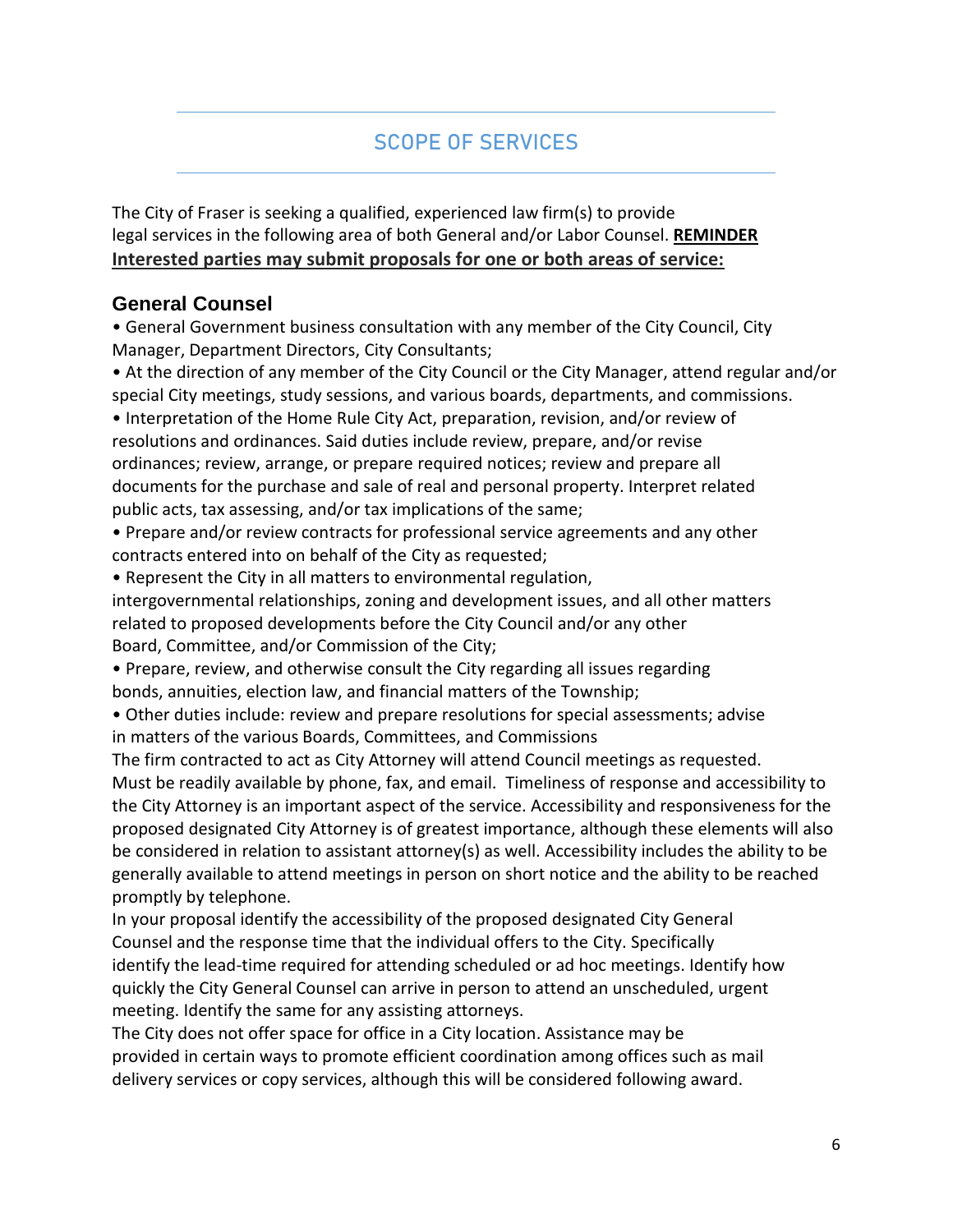#### **Labor Counsel**

The successful firm will be responsible for providing advice and counsel, and where necessary, representation in matters involving labor and employment law and issues.

Such representation will include, but may not be limited to:

a) Advise and provide counsel to the City, through the Corporation Counsel, in legal matters pertaining to labor and employment law.

b) Provide labor contract interpretation and guidance.

c) Provide legal guidance and interpretation of State and Federal legislation impacting the areas of labor, employment, and/or benefits law (i.e. Affordable Care Act, etc.).

d) Assist the City with and provide representation to City of Fraser in labor mediations and arbitration, including Act 312 arbitration, as requested.

e) Assist the City in prosecuting or defending unfair labor practice charges.

f) Represent the City in any labor or employment related litigation, as requested, and conduct trials, appeals and other proceedings affecting the interest of the City.

Services may include:

1. Provide labor contract interpretation and guidance.

2. Assist with arbitration proceedings, including research, advice, and representation at hearings.

3. Provide counsel and representation for labor and employment related matters up to and including appearances before the Michigan Employment Relations Commission, the Michigan Department of Civil Rights, State and Federal courts or other administrative agencies.

4. As necessary, attend City Council meetings and departmental staff meetings to confer and provide legal advice on labor matters as it relates to negotiation of the collective bargaining agreements.

5. As necessary, provide routine labor and employment legal advice and counsel 6. Advice and counsel may be provided by way of telephone, electronic documents, email, facsimile, and U.S. mail, provided the response is acceptable and timely using one of these methods.

7. The proposal shall identify a lead attorney with whom the Corporation Counsel will have primary contact. Timeliness of response and accessibility is an important aspect of the service.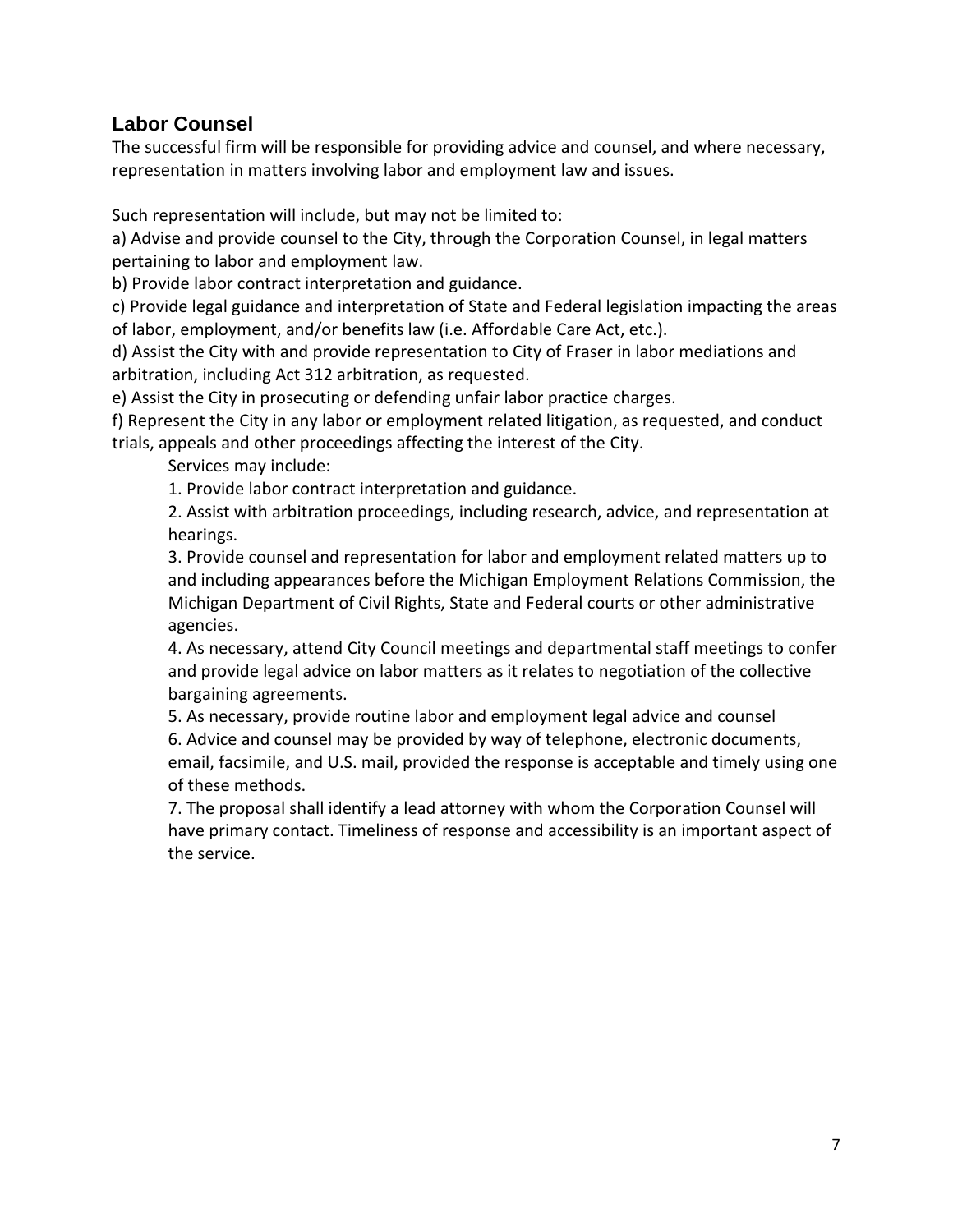#### **Requirements**

The proposal should demonstrate that the firm can furnish the services in a manner that will be cost-effective for the City of Fraser. Those proposals which do not contain all information required by this RFP or are otherwise nonresponsive may be rejected immediately; however, the City has discretion to accept a proposal that does not conform with all RFP requirements if the City determines that the noncompliance is not substantial or material. If a proposal is unclear or appears inadequate the City may, at its discretion, give the firm an opportunity to explain how the proposal complies with the RFP.

#### **Please present your proposal in the following format:**

#### **1. Background and Qualifications**

a.) Name(s) and title(s) of the person(s) authorized to submit the proposal and execute the personal services agreement.

b.) A history of the firm as a business or entity including information that demonstrates the firm's financial stability and entity stability.

c.) Background of the law firm including areas of specialty, number of years in business, and other relevant information.

d.) Clearly identify the lead City Attorney and name assisting attorney(s). Please specify the number of qualified lawyers who may be performing services on behalf of the City and attach resumes for same. Include complete professional resume and work-related references (preferably municipal references) for the individual(s) being proposed to serve as the lead City Attorney(s).

e.) Confirm all members of the firm are in good standing with the State Bar of Michigan.

f.) List any complaints filed against any members of the firm with the Attorney Disciplinary Board.

#### **2. Mandatory Requirements**

A letter submitted on the firm's letterhead and signed by the corporate agent, owner, or principal describing how the firm satisfies the mandatory requirements noted above and the firm's experience in performing municipal legal service in the State of Michigan.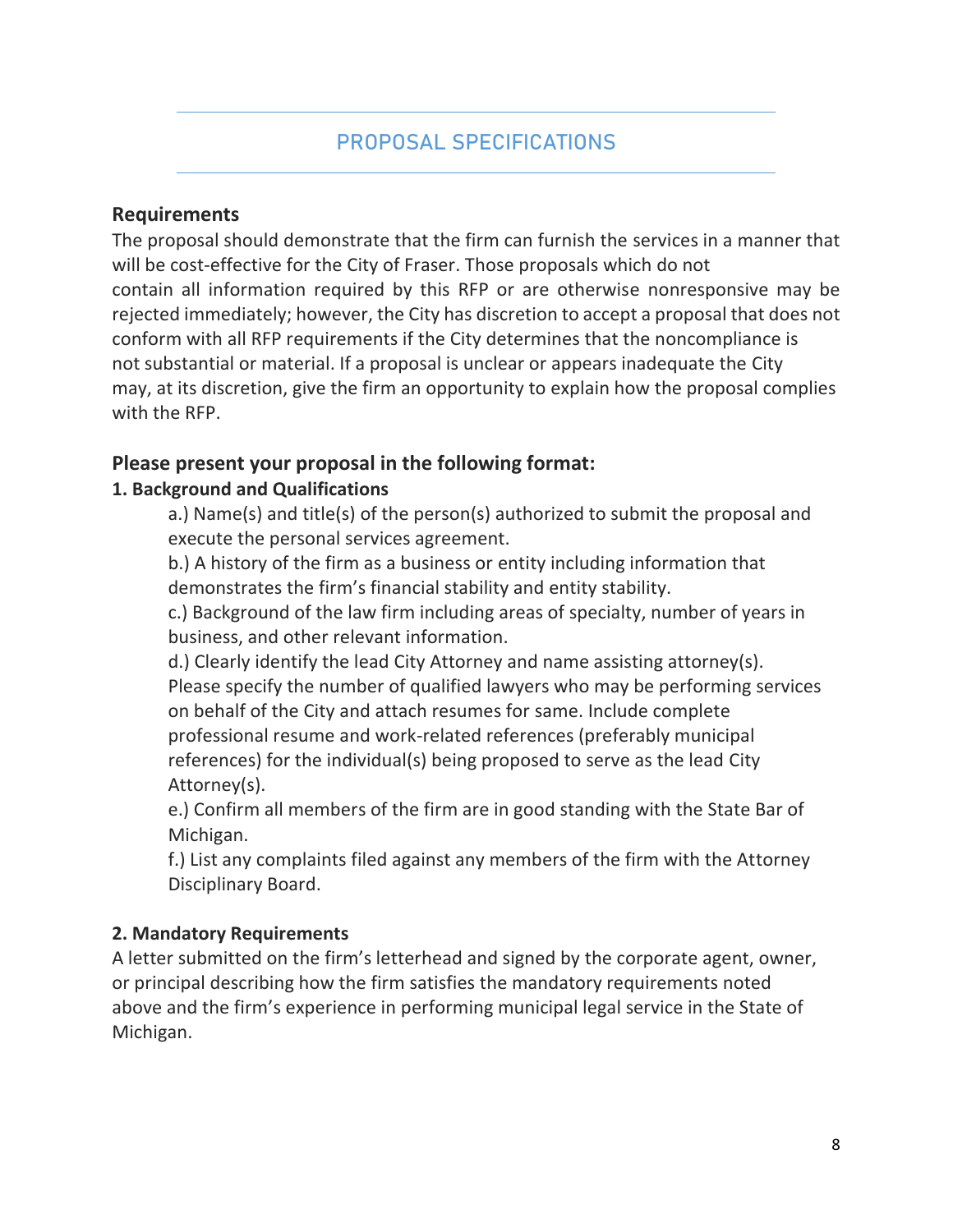#### **3. References**

a.) A list of at least five (5) clients who can be contacted, complete with a description of the work performed for the client and the client's address, phone number, and email. At least three (3) of the clients must be municipal entities. References should be presented in the following format:

**Client: Client Contact Name: Address: Telephone: Email: Dates of Service: Scope of Service: Lead Attorney:**

#### **4. Responses**

Please provide the firm's response to each of the following elements on separate page(s) of your response and in the order stated:

a.) Scope of services to be provided to the City (should be the same as those outlined under the "Scope of Service" section of this RFP). If for any reason the law firm is unable or unwilling to perform any particular duty required under the "Scope of Service" section please specify the area not being submitted as part of the RFP.

b.) A sample statement that the firm will provide to the City of Fraser detailing its billing. Said statement should break down the legal services costs by legal issue and time spent on each issue. Billing shall be prepared and submitted to the City on a monthly basis.

c.) A statement of the hourly fee schedule for providing legal services and all other fees, including travel and other expenses, to include at a minimum: all administrative fees, copier and facsimile fees, phone or other service related fees, and any and all other fees required to perform duties of City attorney. d.) A statement that the City Attorney will attend and be available for meetings

of the City Council and other City Boards, Commissions, or

Committees as requested by any member of the City Council or City Manager.

e.) Insurance Requirements:

A statement that the law firm guarantees to maintain worker's compensation and unemployment compensation insurance coverage for its employees at all times while providing legal service to the City of Fraser.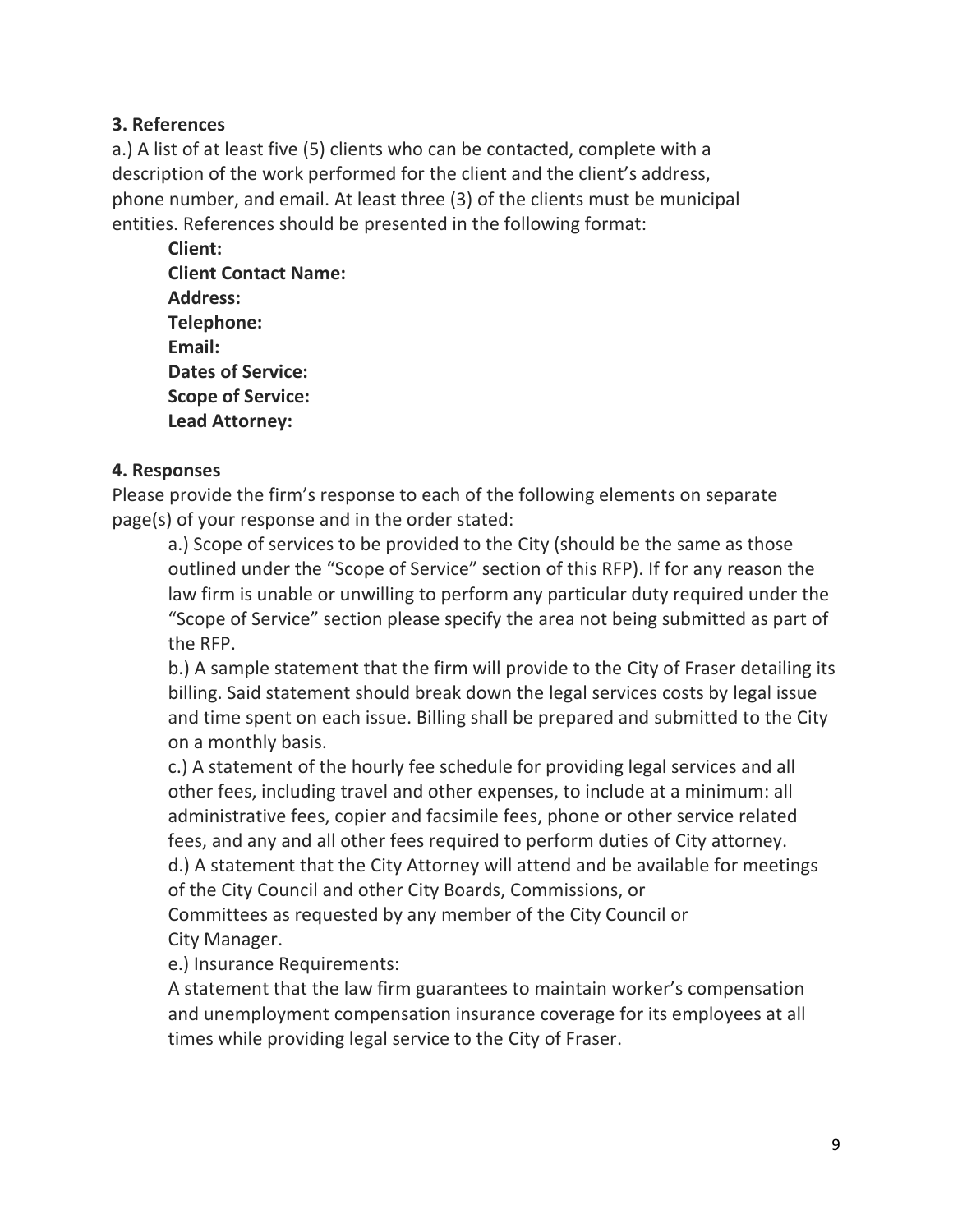#### **5. Fee Structure**

The City encourages applicants to be creative in providing the most qualified and cost-effective service.

As such, the City remains open to a variety of compensation approaches including hourly rates and/or retainer rates. A proposal for a flat-fee arrangement must specify all conditions of the arrangement. If the applicant wishes to provide a proposal for any definable service on an annual flat-rate basis please specify in your proposal. Such proposal should specify and define the specific service to be performed on an annual basis; specify in detail any changes contemplated within the proposal.

The City will select the finalist by considering the proposed fee structure/ compensation as a "best and final offer." The City reserves the right to negotiate terms as needed to improve elements of the proposal to best meet the needs of the City, including cost.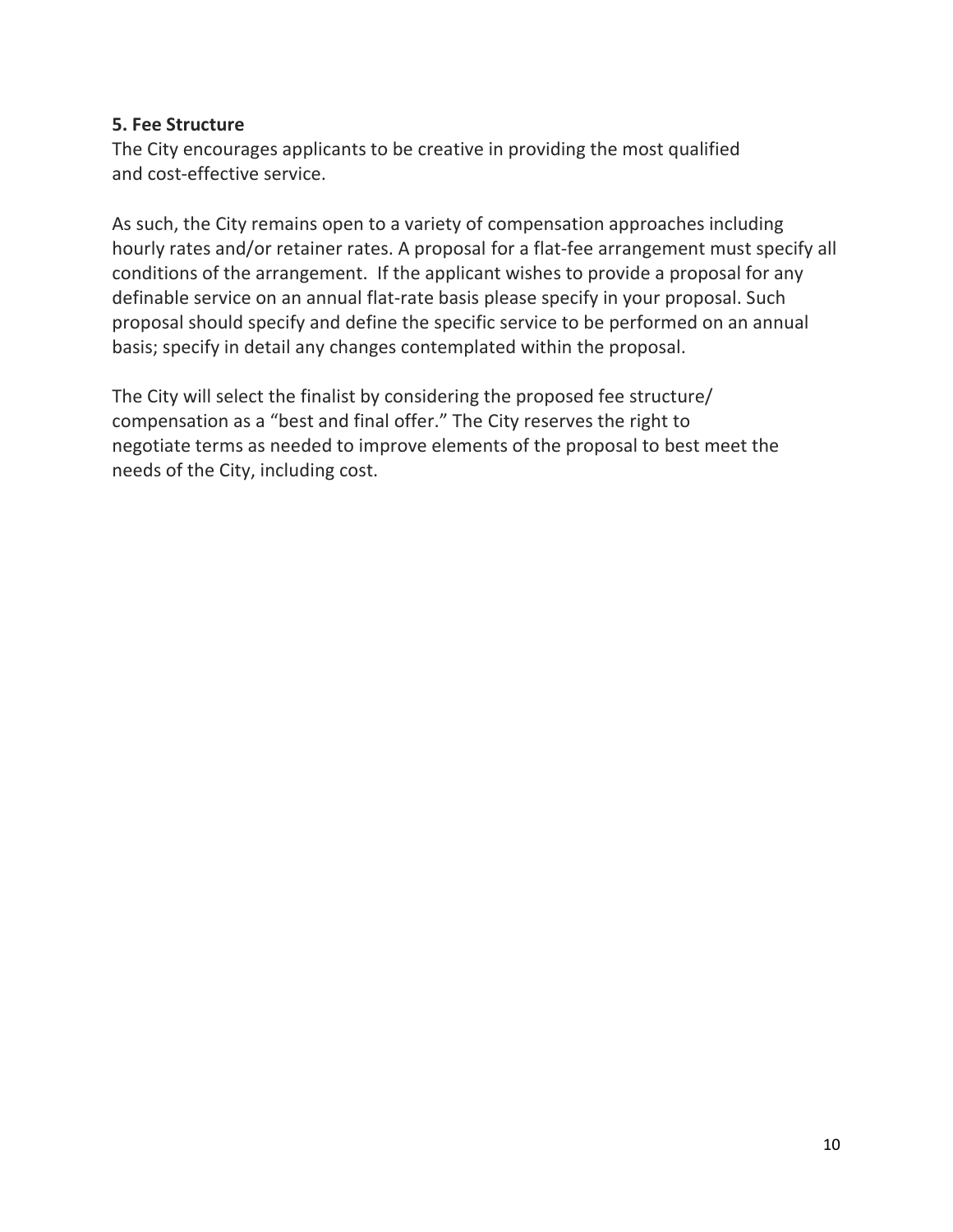# **SUBMISSION**

#### **Proposal Questions and Clarifications**

Questions and requests for clarification may be submitted through July 11, 2022 @ 4:00 p.m. Proposers should submit requests to Cynthia Greenia, City Clerk, via email at CityClerk@MiCityofFraser.com or in writing at 33000 Garfield, Fraser, MI 48026.

Proposers shall refrain from initiating contact with other representatives of the City other than Clerk Greenia for the purposes of obtaining information for use in preparation of proposals. Firms may modify or withdraw their proposals at any time to the closing date by providing a written request for modification or withdrawal to the City of Fraser.

#### **Proposal Submission**

Submit copies of the proposal to "City of Fraser, Attorney RFP" via U.S. mail, Fed Ex, UPS, or hand delivery in a sealed envelope.

Proposals will be accepted until 1:00 p.m. on July 15, 2022. Proposals received after the deadline will not be considered. It is the responsibility of the responding firm(s) to ensure that the proposal arrives on time at the right location.

All proposals must be presented in a clearly marked package or envelope bearing the following:

# **City of Fraser Attn: Cynthia Greenia, City Clerk 33000 Garfield Fraser, MI 48026**

Responding firms must include ten (10) copies of the completed proposal and other pertinent information. All services requested should be addressed. If a firm cannot provide a service it should be clearly noted within the proposal.

The City of Fraser reserves the right to reject any or all proposals or to negotiate with responding firms for any improvements or clarifications regarding specific portions of the proposal.